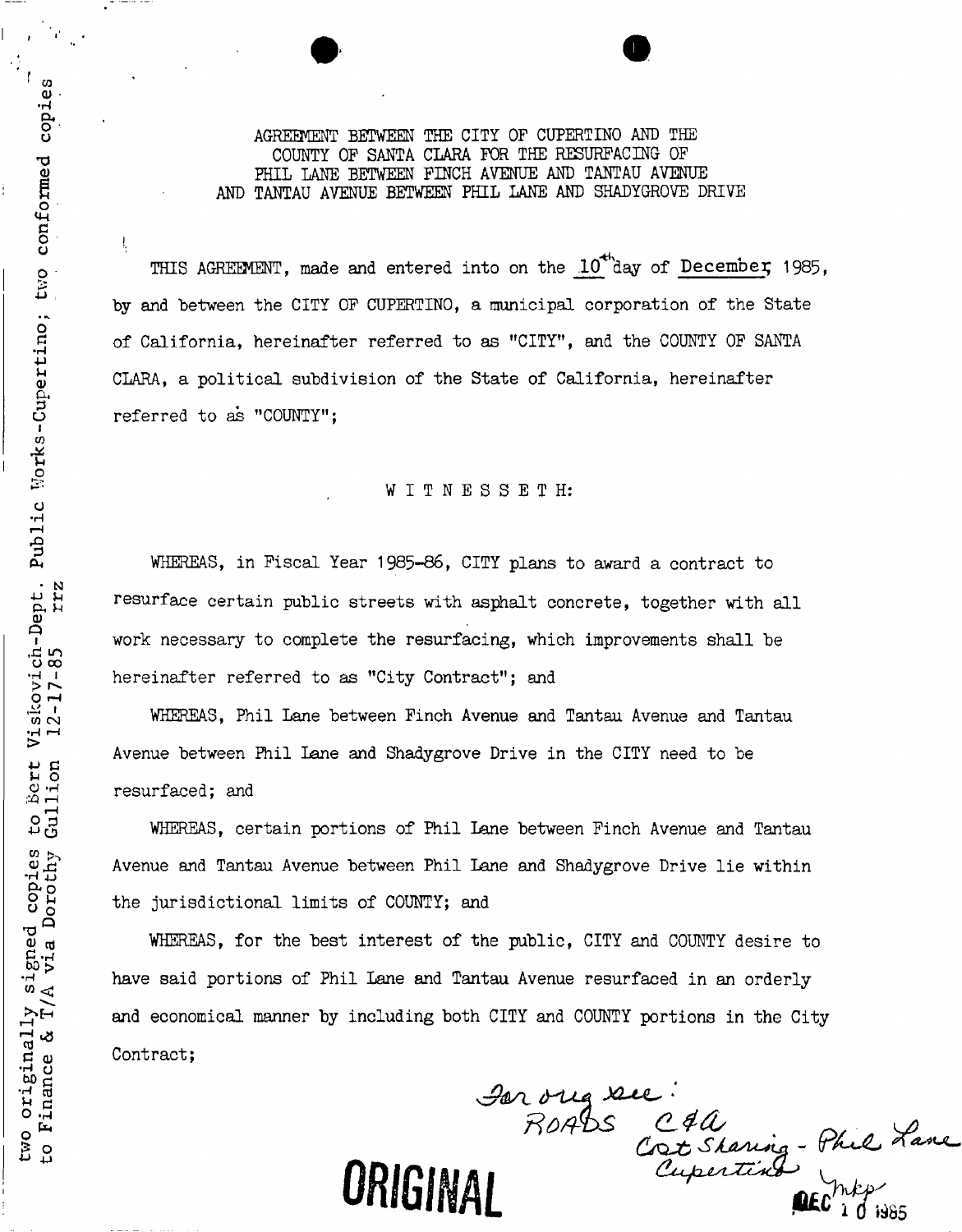NOW, THEREFORE, for and in consideration of their mutual promises and agreements, and subject to the terms, conditions and provisions hereinafter set forth, the parties hereto do hereby agree as follows:

, SCOPE OF WORK: The scope of the work shall consist of the resurfacing of Phil Lane between Finch Avenue and Tantau Avenue and Tantau Avenue between Phil Lane and Shady grove Drive.

2. PLANS, SPECIFICATIONS AND ESTIMATES: CITY shall prepare, or cause to be prepared, plans, specifications and estimates for PROJECT and shall submit said plans, specifications and estimates to COUNTY for COUNTY's approval.

3. AWARD OF CONTRACT AND CONSTRUCTION: The construction work shall be performed by contract awarded and administered by CITY pursuant to the laws governing CITY.

4. COST SHARING OF PROJECT: The PROJECT is proposed to be funded by CITY and COUNTY. Each party's share shall be prorated on the construction cost of the resurfacing improvements within the respective party's jurisdictional boundaries. CITY's share of the PROJECT cost has been estimated to be \$800,000. COUNTY'S share of the PROJECT cost has been estimated to be \$15,000, including administrative costs determined to be fifteen percent (15%) of the construction costs. Said administrative costs shall include preparation of plans and specifications, bidding, contract administration, inspection and incidental expenses of this PROJECT.

 $-2-$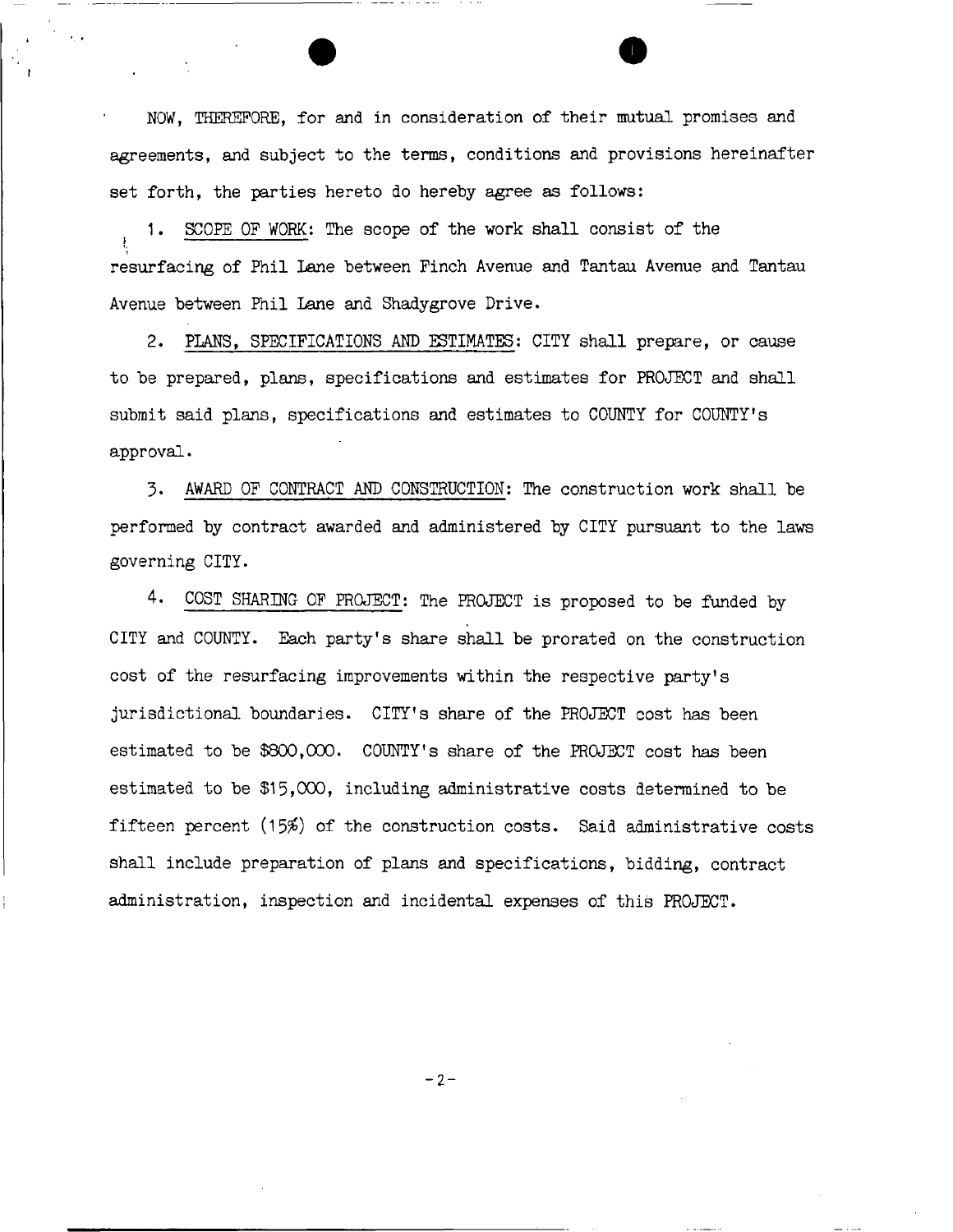5. PAYMENT OF PROJECT COST: CITY shall send COUNTY a statement of costs within thirty (30) days of completion of construction contract for PROJECT. COUNTY agrees to pay CITY within thirty (30) days of issuance of said statement.

a. Upon completion of PROJECT, CITY shall determine the actual cost and advise COUNTY of COUNTY's share of said cost based on the actual items of work at the respective contract unit costs constructed in COUNTY'S jurisdictional boundaries.

b. COUNTY'S final cost of PROJECT shall be determined within thirty (30) days after completion and acceptance of PROJECT by CITY.

6. MAINTENANCE AND OPERATION: The sharing of cost of maintenance and operation of the resurfaced pavement shall be as determined for the maintenance and operation of the pavement on Phil Lane between Finch Avenue and Tantau Avenue and Tantau Avenue between Phil Lane and Shadygrove Drive.

7. MUTUAL INDEMNIFICATION:

Hold Harmless: It is mutually understood and agreed:

a. That neither COUNTY, nor any officer or employee thereof, shall be responsible for any damage or liability occurring by reasons of anything done or omitted to be done by CITY under or in connection with any work, authority or jurisdiction delegated to CITY under this Agreement. It is also understood and agreed that, pursuant to Government Code Section 895-4, CITY shall fully indemnify and hold COUNTY harmless from any liability imposed for injury (as defined by Government Code Section

*)* - 3 -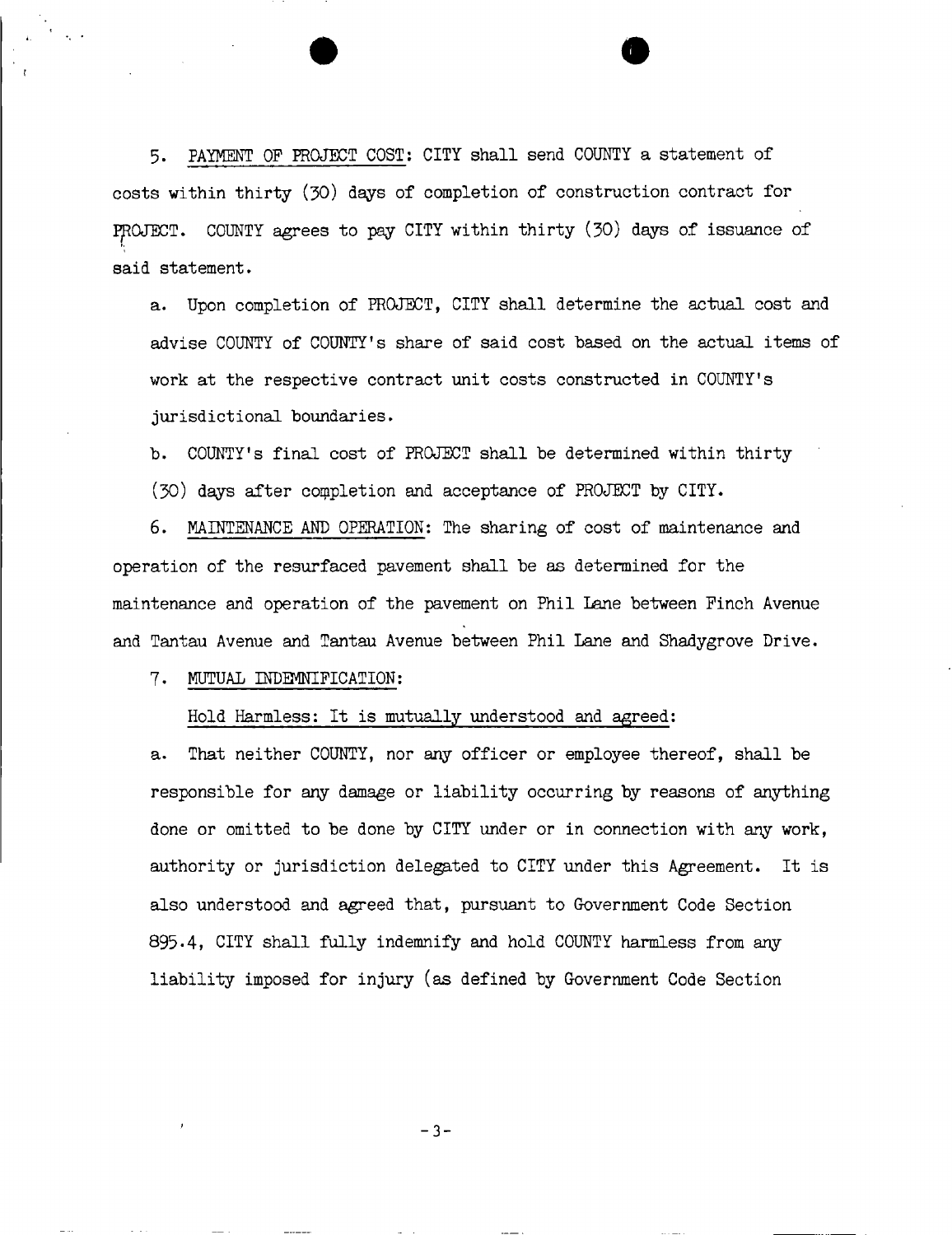810.8) occurring by reason of anything done or omitted to be done by CITY under this Agreement under or in connection with any work, authority or jurisdiction delegated to CITY under this Agreement.

ŧ

b. That neither CITY, nor any officer or employee thereof, shall be responsible for any damage or liability occurring by reason of anything done or omitted to be done by COUNTY under or in connection with any work, authority or jurisdiction delegated to COUNTY under this Agreement. It is also understood and agreed that, pursuant to Government Code Section 895-4, COUNTY shall indemnify and hold CITY harmless from any liability imposed for injury (as defined by Government » Code Section 810.8) occuring by reason of anything done or omitted to be done by COUNTY under this Agreement.

c. CITY shall require any contractor awarded a contract for any portion of said PROJECT to secure and maintain in full force and effect at all times during construction of said PROJECT and until said PROJECT is accepted by CITY, public liability and property damage insurance in forms and limits of liability and satisfactory and acceptable to both COUNTY and CITY, public liability and property damage insurance in forms and limits of liability and satisfactory and acceptable to both COUNTY and CITY, naming COUNTY and CITY and their respective officers and employees as insureds, from and against any claims, loss, liability, cost or expense arising out of or in any way connected with the construction of said PROJECT.

- 4 -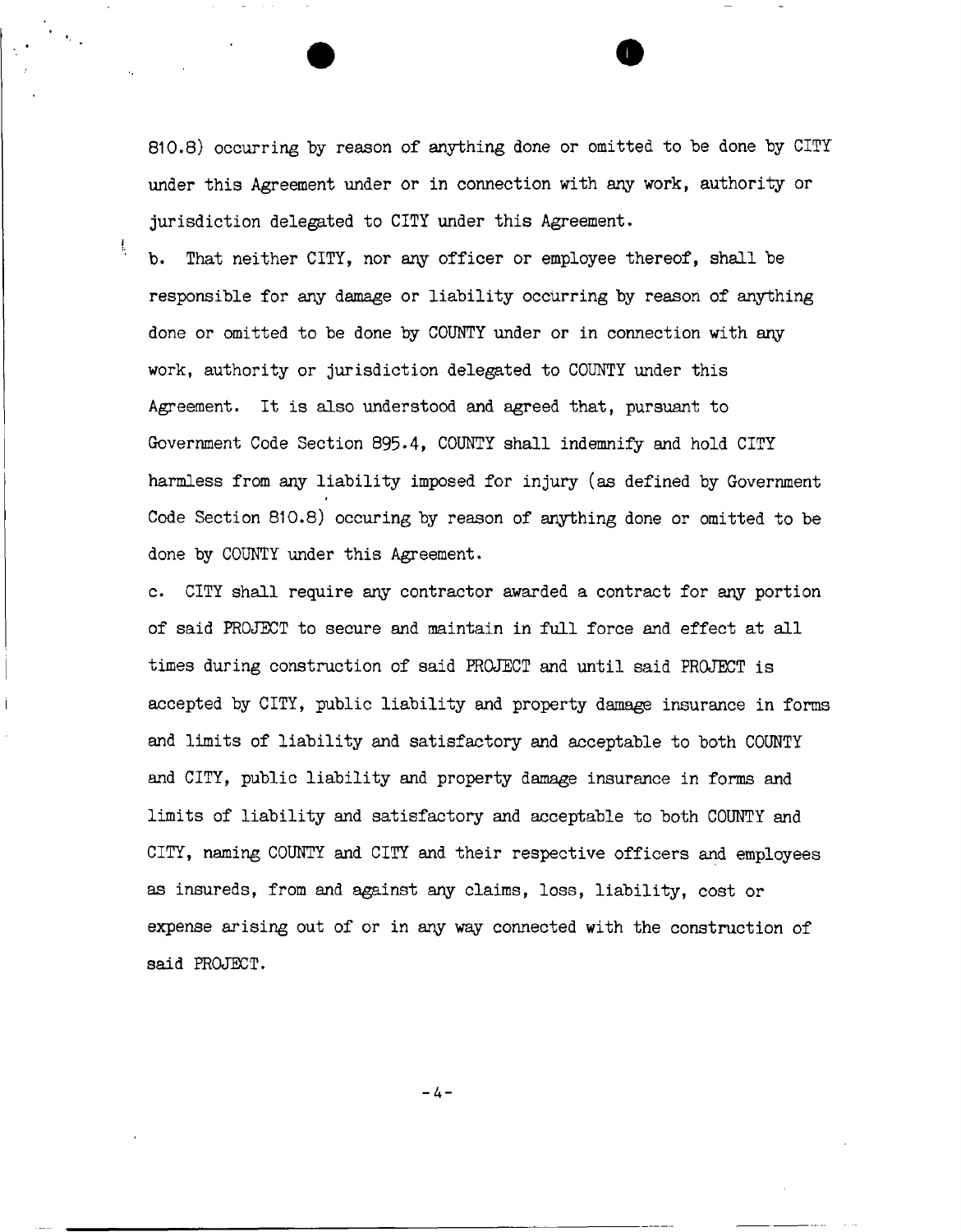The aforementioned policy shall contain a provision that the insurance afforded thereby to CITY and COUNTY and their respective officers and employees shall be primary insurance to the full limits of liability of the policy, and that if CITY or COUNTY, or their respective officers and employees, have other insurance against a loss covered by such policy, such employees, have other insurance against a loss covered by such policy, such

IN WITNESS WHEREOF, the parties hereto have executed this Agreement the

**ATTEST.** . RAINS, IALD the Board of Super *UJLA. K* 

other insurance shall be excess insurance only.

day and year first hereinabove set forth.

COUNTY OF SANTA CLARA, a political subdivision of the State of California

By Chairperson, Board of Supervisors

"County"

APPROVED AS TO FORM AND LEGALITY:

County Counsel

CITY OF CUPERTINO, a municipal corporation of the State of Californij **ATTEST**  $By$ City  $Clerk$ APPROVED AS

"City"

City Attorney Cupertino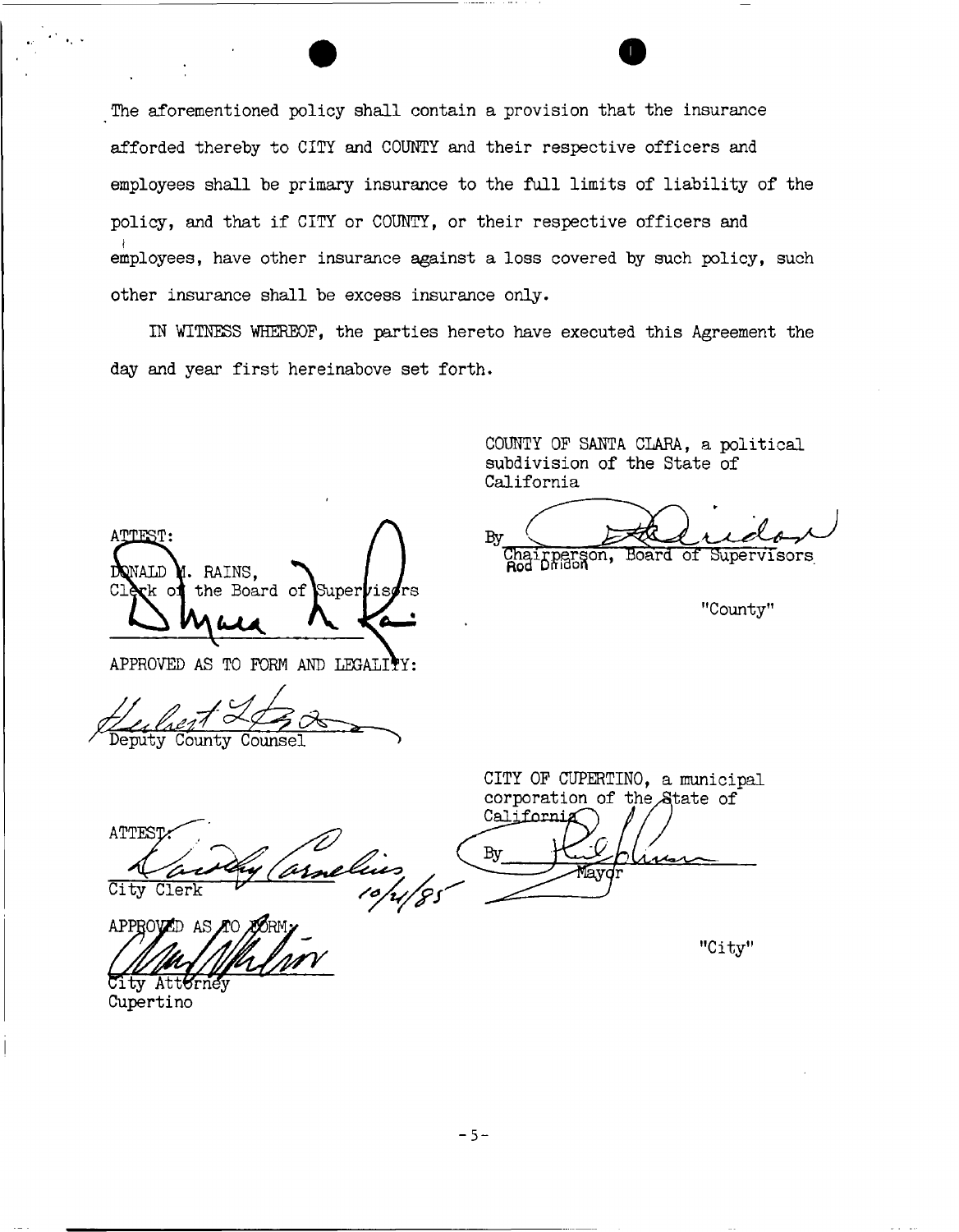## **EESOIOTICN NO, 6686**

# **A KESOmnON OF THE CITY OOUNCIL OF THE CITY OF CUPERTINO AUTHORIZING EXECUTION OF AGREEMENT WITH THE COUNTY OF SANTA CLARA**  *TOR* **THE RESURFACING OF MIL IANE BEIWEEN FINCH AVENUE AND TANIAU AVENUE, AND TANTAU AVENUE BEIWEEN fflTL IANE AND SHADYGROVE AVENUE**

**WHEREAS, there has been presented to the City Council a proposed cooperative agreement providing for the resurfacing of Riil Lane between Finch Avenue and Tarrtau Avenue, and Tantau Avenue between Hiil lane and Shadygrove Drive, which streets lie within the jurisdiction of both the County of Santa Clara and the City of Cupertino; and** 

**WHEREAS, the terms and conditions of the cooperative project as outlined in the proposed agreement have been approved by the City Attorney and the Director of Public Works.** 

**NCW, THEREFORE, BE IT RESOLVED that the Mayor and the City Clerk are hereby authorized to execute the aforementioned agreement in behalf of the City of Cupertino.** 

**PASSED AND ADOPTED at a regular meeting of the City Council of the**  City of Cupertino this <u>15th</u> day of <u>October</u> , 1985 by the following vote: **following vote:** 

**Vote** Members of the City Council **Vote Members of the City Council** 

AYES: Gatto, Plungy, Rogers, Sparks, Johnson

NOES: None

ABSENT: None

ABSTAIN: None

**ATTEST:** 

Ţ,

THIS IS 39 COMPANY<br>INSTRUMEN<u>T IS A TIME AND DUCKEDT OFFIDE.</u> OF THE ORIGINAL CN FILE IN Tnlfj CFFICE. <u>Clest 31</u> 385

ATTEST<sub>-</sub> CITY CLERK <u>Sameli</u> **APPROVED\* DITY ALERK** 

/s/Phil Johnson

/s/Dorothy Cornelius **City Clerk** 

**Mayor, City of Cupertino**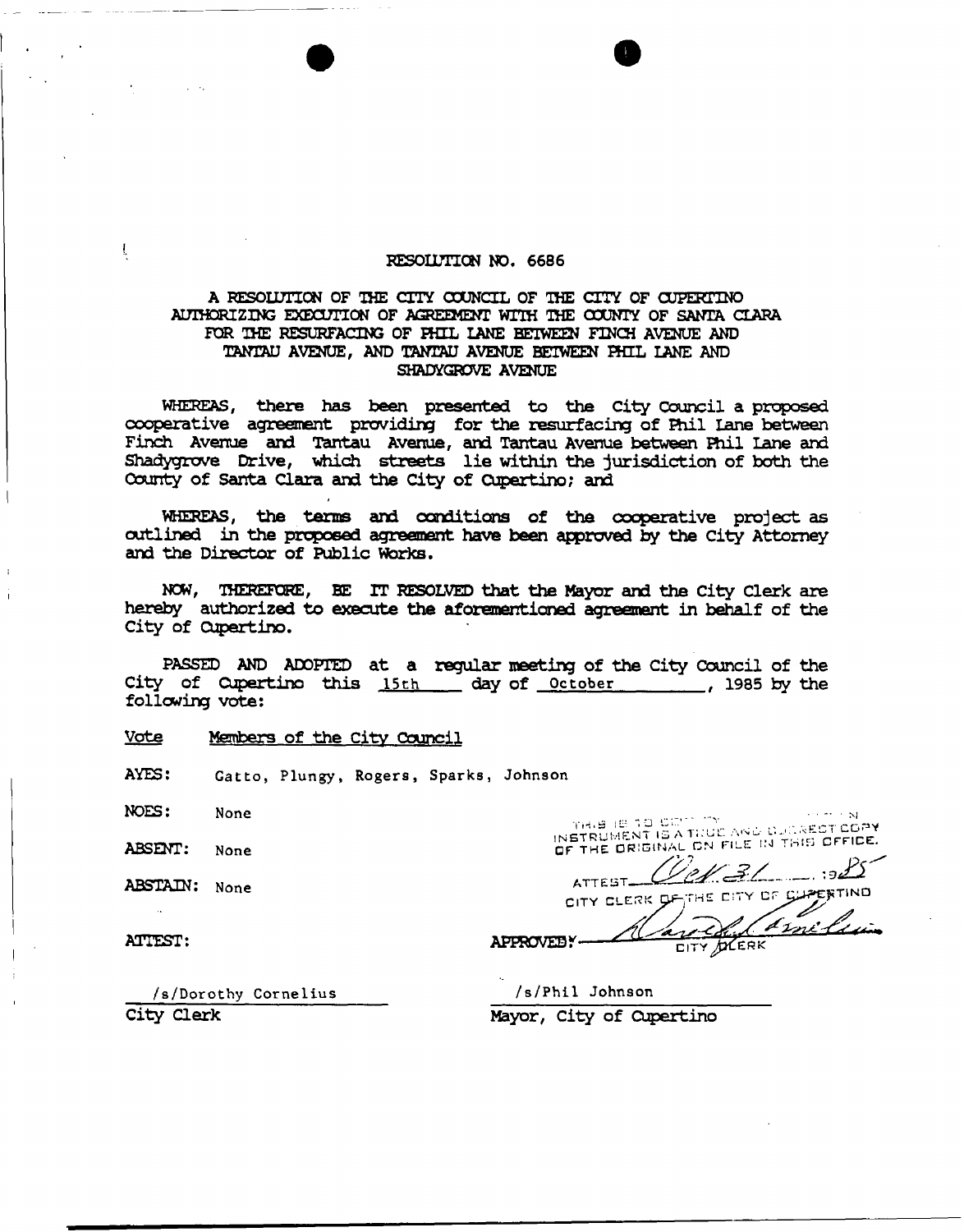# County of Santa Clara

County Government Center, East Wing 70 West Hedding Street San Jose, California 95110 (406) 299-4321 Office of the Board of Supervisors

California and Susanne Wilson, District 1 and Susanne Wilson, District 1 and Susanne Wilson, District 1 and  $\frac{1}{2}$ Thomas L. Legan, District 3<br>Pod Diridon, District 4 Dianne McKenna, District 5

December 17, 1985

Bert Viekovich Citv of Cupertino 10300 Torre Avenue Cupertino, CA 95014

**Subject:** Agreement with City of Cupertino relating to resurfacing of Phil Lane

Dear Mr. Viskovich:

Enclosed you will find two fully executed **copy/copies** of the subject agreement/*CORERACEXIGAB* between the<br>County of Santa Clara and the party named above. The County of Santa Clara and the party named above. **Board of Supervisors at its regularly scheduled meeting on**  December 10, 1905 , approved this agreement/**contract/ tease on behalf of the County.** 

**The enclosed is** for your files.

**Very truly yours** 

**BOARD OF SUPERVISORS DONALD M. RAINS, CLERK** 

 $40.00550$  $d$  ed.c.c.  $\uparrow$ 

**Deputy Clerk** 

DMR: rrz

**Enclosures**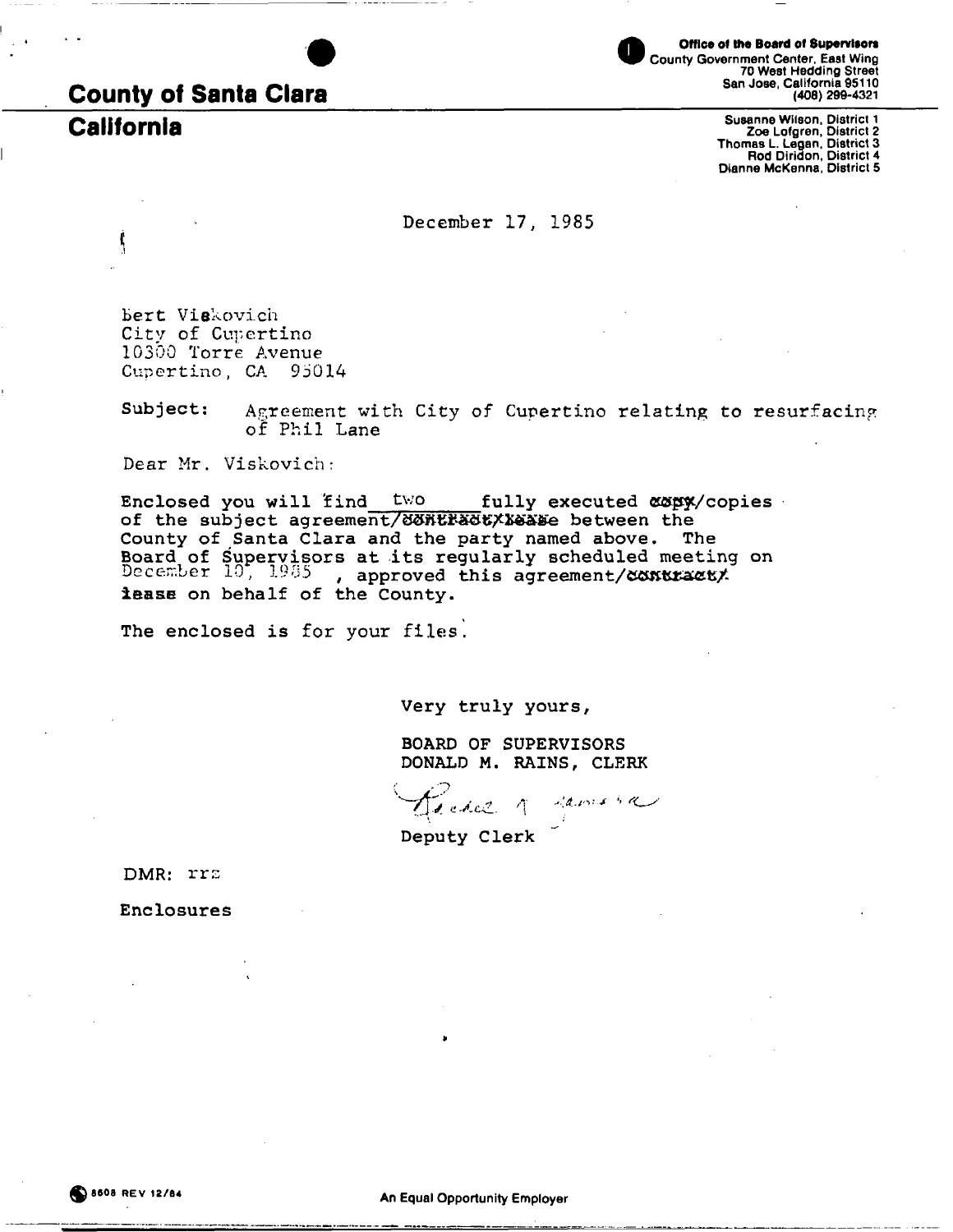TLIS IS LEING FORUARDLE TO YOU FOR YOUR CEMIS ENTRY & TRANSFITTAL TO TIMMOL

ITEM #11 of 12/10/85

 $\mathbf{r}$ 

# **BOARD OF SUPERVISORS SANTA CLARA COUNTY**

December 17, 1985 DATE

## **AGREEMENT**

The following contract was awarded or change order was approved by the Board of Supervisors at a meeting held:

|                                                                          | <b>Example 19.85</b> December D <sub>., 19.85</sub> |  |  |  |
|--------------------------------------------------------------------------|-----------------------------------------------------|--|--|--|
| Project to be charged Africanent batween the City of Cunertino           |                                                     |  |  |  |
| relating to resurfacing of Phil Lane                                     |                                                     |  |  |  |
| For the amount of $\frac{2.2711444720}{2000}$ 10 $\frac{1.515}{200}$ 000 |                                                     |  |  |  |
| Contractor City of Curertino                                             |                                                     |  |  |  |
|                                                                          |                                                     |  |  |  |
|                                                                          |                                                     |  |  |  |

Denaco N. Ann Lung

Clerk of the Board

WHITE ---- CONTROLLER<br>FANARY -- FILE<br>GOLD.ROD Transportation Agency

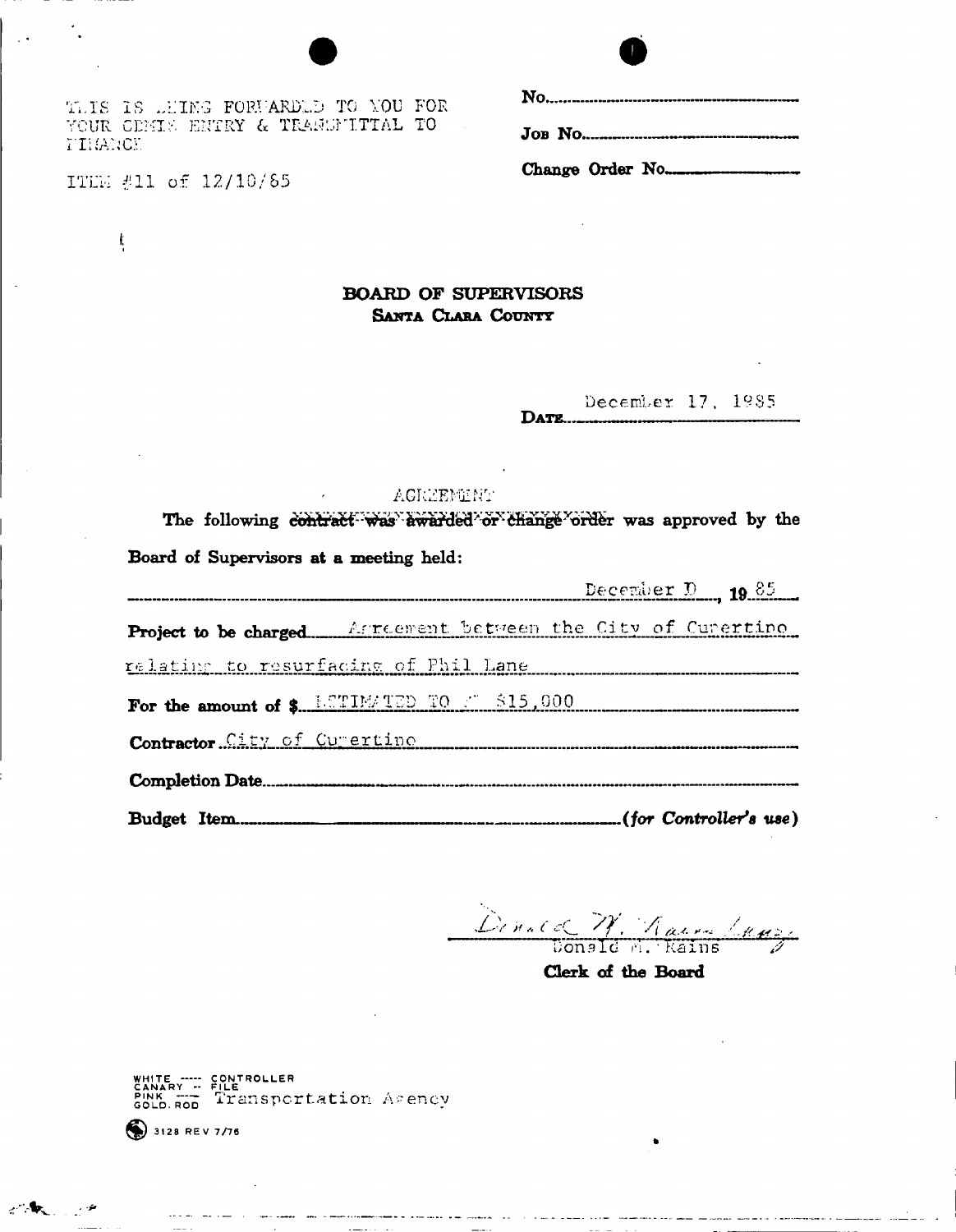|  | <b>County of Santa Clara</b>                   |                        |                              | I ransportation agency<br>1555 Berger Drive<br>San Jose, California 95112 |
|--|------------------------------------------------|------------------------|------------------------------|---------------------------------------------------------------------------|
|  | <b>California</b>                              |                        |                              |                                                                           |
|  |                                                | TRANSMITTAL MEMORANDUM |                              |                                                                           |
|  | Prepared by WLK                                | Page $1$ of $2$        |                              | S.D. 5                                                                    |
|  | Reviewed by RBP                                |                        |                              |                                                                           |
|  | Submitted by RMS                               |                        |                              | DATE: Nov. 22, 1985                                                       |
|  | APPROVED: DIRECTOR $\mathcal{F}_{\mathcal{P}}$ |                        |                              |                                                                           |
|  | TRANSIT DISTRICT BOARD:                        |                        | Agenda Date ________________ | Item No.                                                                  |
|  | COUNTY BOARD OF SUPERVISORS:                   |                        | Agenda Date Dec. 10, 1985    | Item No.                                                                  |
|  | TRANSPORTATION COMMISSION:                     |                        | Agenda Date                  | Item No.                                                                  |

R. M. Shields, Transportation Agency FROM:

AGREEMENT BETWEEN THE CITY OF CUPERTINO AND THE COUNTY OF SANTA SUBJECT: CLARA FOR THE RESURFACING OF PHIL LANE BETWEEN FINCH AVENUE AND TANTAU AVENUE BETWEEN PHIL LANE AND SHADYGROVE DRIVE

## RECOMMENDED ACTION:

Execute the attached subject agreement, which provides for the sharing of costs relative to resurfacing Phil Lane and Tantau Avenue in porportion to jurisdictional areas.

# FISCAL IMPLICATION:

The estimated cost to the County for the proposed resurfacing work is fifteen thousand dollars  $(\text{$}15,000)$ . The estimate is upon those portions of the project that lie within the County jurisdiction.

Funds for the project are available in the current budget resurfacing account, Road Fund Account 0023, Budget Unit 603, RC 4002, Account No. 2895. This proposed expenditure is consistent with adopted budget.

#### REASONS FOR RECOMMENDATION:

In preparation for their current resurfacing contract, the City of Cupertino realized that portions of Phil Lane and Tantau Avenue are in County jurisdiction and were not scheduled for resurfacing.

Upon notification, the County reviewed the subject streets and requested Cupertino to include the County portions of Phil Lane and Tantau in their resurfacing contract.

The resurfacing of joint jurisdictional roadways such as the above may best be accomplished, both economically and from a quality standpoint, by one contract.



An Equal Opportunity Employer